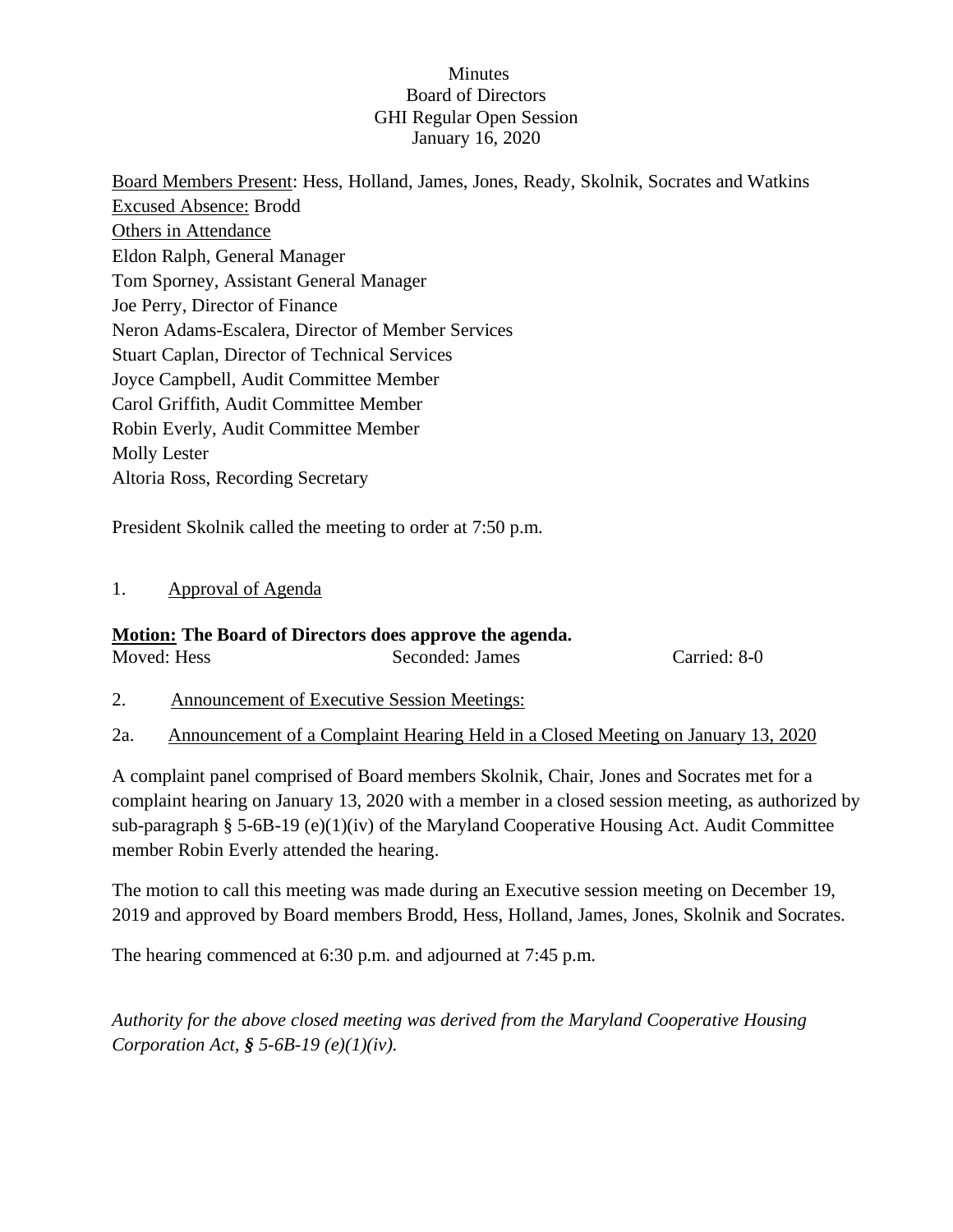## 2b. Announcement of an Executive Session Meeting on January 16, 2020

The meeting is currently in recess, so no report is yet available.

### 3. Visitors and Members (Comment Period)

None.

#### 4. Approval of Membership Application

# **Motion: I move that the Board of Directors approve the following Mutual Ownership Contract change:**

• **David J. Brlansky, Sole Owner, is changed to David J. Brlansky, Jessica R. Brlansky, Joint Tenants.** 

Moved: James Seconded: Hess Carried: 7-0 Holland was out of the room.

#### 5. Committee and Homes Improvement Program Reports

**Homes Improvement Program –** Sporney reported that GHI has completed the 2019 cohort tasks. He also said over 100 people attended the help session on Sunday. GHI has scheduled two more sessions this weekend.

**Bicycle Committee –** Watkins announced the upcoming social on Saturday, January 25 from 2-4 p.m. at the administration building.

**Woodlands Committee –** James said the committee met last night. Over the weekend, committee members worked on moving an eroded path in Parcel X.

**Architectural Review Committee –** James said the committee met last week. Members reviewed the changes to rain barrel rules. The draft will be sent back to the Board.

**Storm Water Management Task Force** – James said the task force is working on the flood mapping project and their semi-annual report.

**Legislative and Government Affairs Committee –** Socrates said the committee members discussed upcoming bills in the state legislature and the way forward for matters in the county at the January 14 meeting.

**Subleasing Subcommittee –** Jones said the sub-committee is working on the final draft for the president and general manager to review in a few days.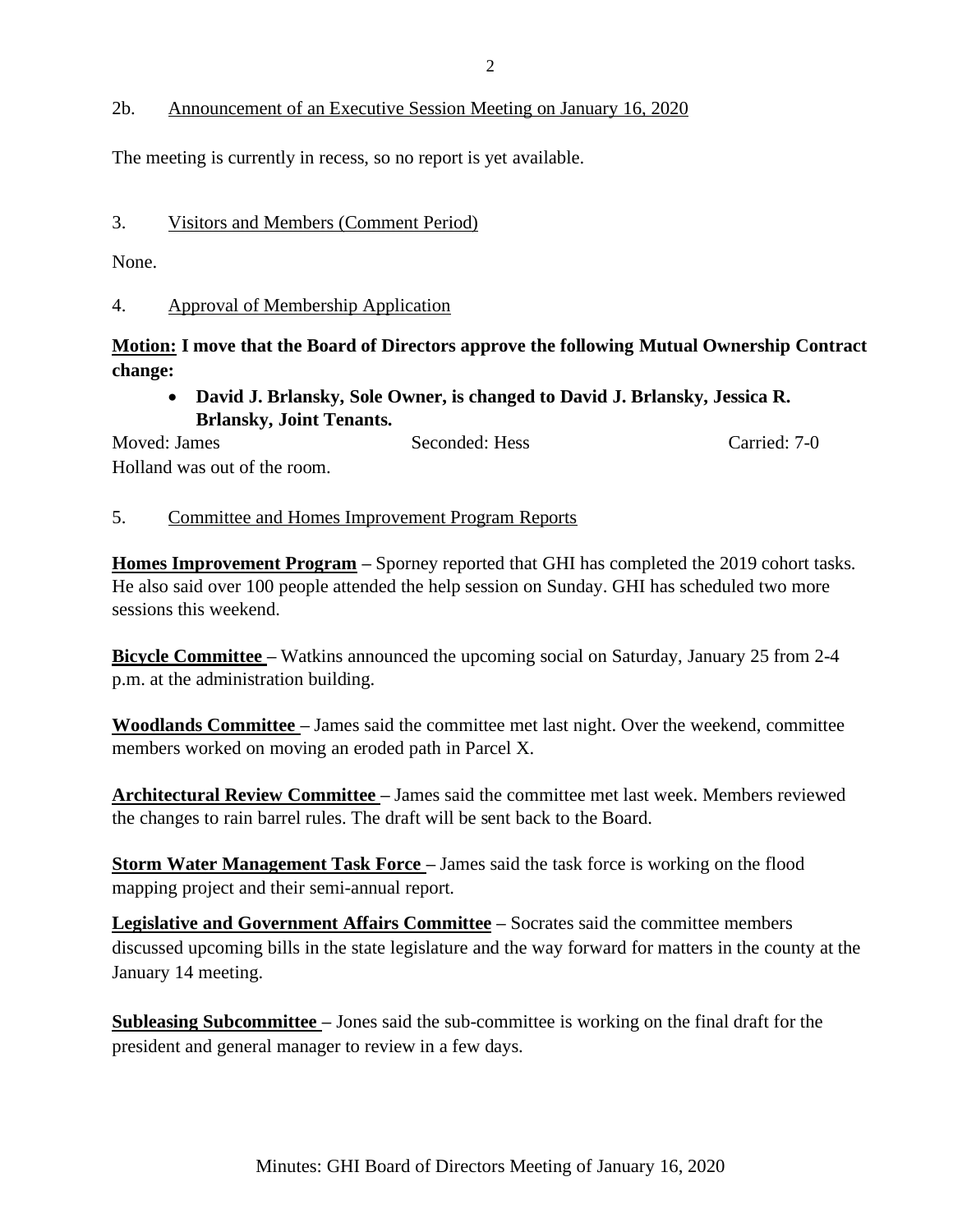**Greenbelt Development Corporation Task Force – Skolnik said the taskforce is being populated** and getting started. Taskforce members are Bill Jones, Sue Ready, Chuck Hess, Anna Socrates, and Linda Seeley.

**IT Task Force –** The taskforce met with a vendor at last Tuesday's meeting. The members will meet with one other vendor. The taskforce hopes to narrow down the vendors to two or three before the end of the month.

**Succession Planning Taskforce –** Members met last Tuesday to discuss the present and future possible roles of the general manager and to establish emergency back up plans.

6. For Action or Discussion

# 6a. Approve Minutes of Special Open Session Meeting Held on December 19, 2019

**Motion: I move that the Board of Directors approve the minutes of the Special Open Session Meeting, that was held on December 19, 2019 as presented.** Moved: James Seconded: Hess Carried: 7-0-1 Abstained: Ready

6b. Approve Minutes of Regular Open Session Meeting Held on December 19, 2019

**Motion: I move that the Board of Directors approve the minutes of the Regular Open Session Meeting, that was held on December 19, 2019 as presented.** Moved: James Seconded: Hess Carried: 7-0-1

Abstained: Ready

6c. Review NCO Zone Proposals for Greenbelt in Preparation for a Meeting with an MNCPPC Official

GHI's Board of Directors will be meeting Mr. Chad Williams of the Maryland National Capital Parks and Planning Commission on January 23, 2020 to discuss GHI's proposal regarding a Neighborhood Conservation (NCO) Zone for Old Greenbelt.

Attachment # 5a is the NCO Zone proposal that GHI's Board of Directors finalized in February 2019; this proposal was subsequently submitted to the City of Greenbelt for consideration.

Attachment # 5b is the only draft NCO Zone document prepared by City staff; this document was shared with GHI in July 2017 and was the basis for the draft NCO Zone proposal (refer to attachment # 5c) that MNCPPC's consultant prepared.

# 6d. ARC's Recommendation re: Exterior Light Fixtures for the Administration Building

During its December 5, 2019 meeting, the Board of Directors directed the Architectural Review Committee to review the GHI Administration Complex Safety Task Force report on lighting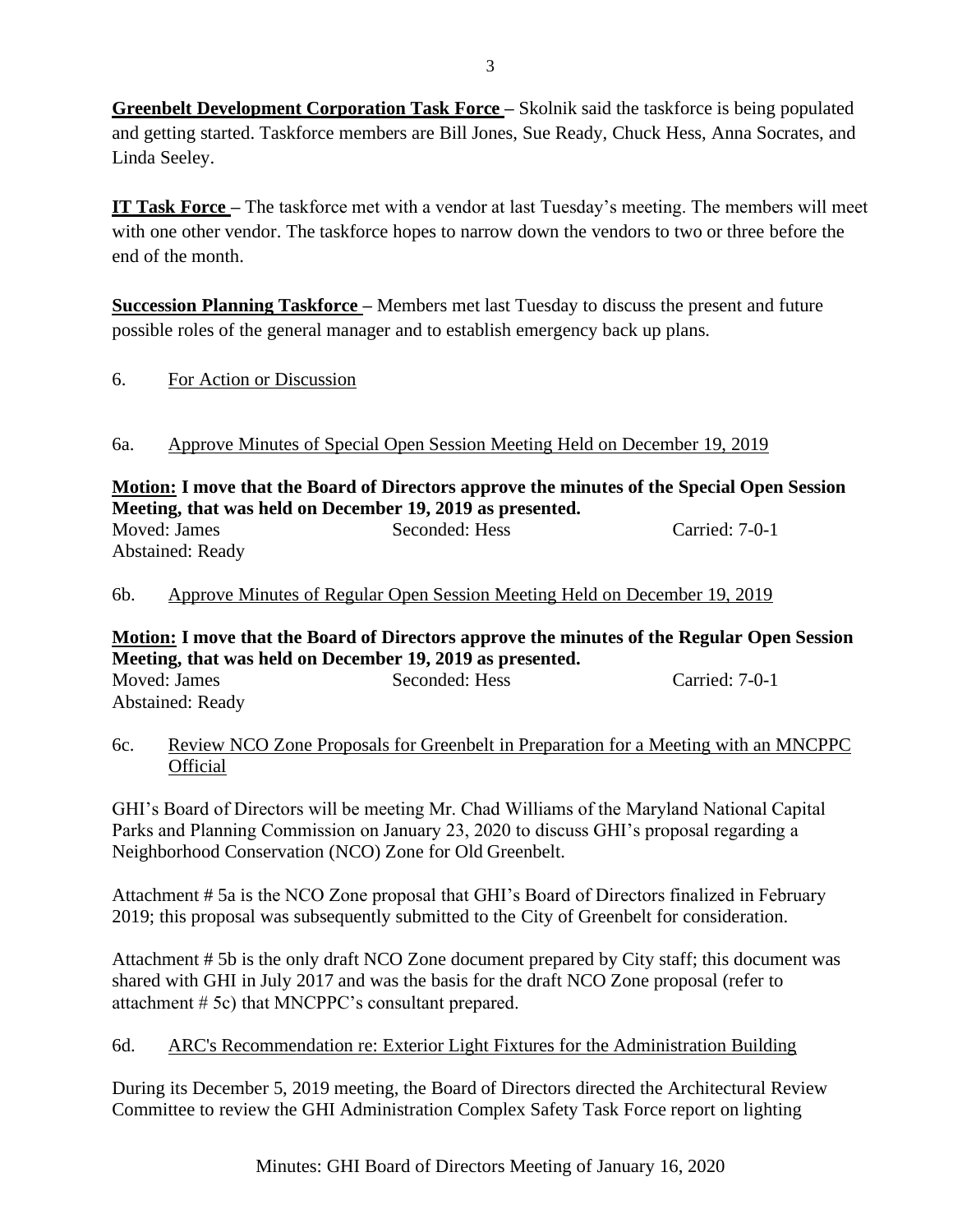At the Architectural Review Committee's December 11, 2019 meeting, the ARC reviewed the proposed Site Lighting Improvements Plan, dated 9-24-2019 (attachment # 6) and voted 6-0-0 to recommend that the Board approve the following light fixture selections:

- a. Fixture Type "F" Option 2 (**Platter 15" round white LED Outdoor flush-mount ceiling light**) - One fixture mounted above each of two exit doors.
- b. Fixture Type "H" (**LED 10' Post Top Area lights #E-ARB06 from E-Conolight**) Three fixtures to be installed in front of the Administration Building. The ARC did not agree on any of the light fixture options proposed in the report. Instead, it recommended this fixture that one of its members submitted.

**Motion: I move that the Board of Directors approve the exterior light fixture selections that the Architectural Review Committee recommended to be installed at the GHI Administration Complex and direct the Manager to install the light fixtures.**

| Moved: Holland                    | Seconded: James | Carried: 7-0 |
|-----------------------------------|-----------------|--------------|
| Tami Watkins was out of the room. |                 |              |

# 6e. Replacement Holiday for Staff in lieu of the Day after Thanksgiving and Christmas

GHI full time regular employees are offered eleven holidays per year. In 2020, the days after Thanksgiving and Christmas Day fall on a Friday when the office is normally closed. In order to maintain our holiday policy, staff suggests that the Board designate a floater holiday for full-time equivalent employees as the substitute holiday for November 27, 2020 and Thursday, December 24, 2020 as the substitute holiday for Christmas Day.

**Motion: I move that the Board of Directors authorize a floater holiday for staff in lieu of Friday, November 27, 2020, the day after Thanksgiving, and December 24, 2020 as a replacement holiday for Christmas Day. This is a one-time adjustment necessitated by the compressed workweek schedule during 2020.** Moved: Hess Seconded: Ready Carried: 8-0

- 7. Items of Information:
- 7a. Bicycle Committee Event on January 25<sup>th</sup>

The GHI Bicycle Committee will hold its first social event on Saturday, January 25<sup>th</sup> from 2 p.m. to 4 p.m. in the Board room of the GHI Administration Building. All GHI residents and their bicycling buddies are welcome. Refreshments will be served. A representative from the Washington Area Bicyclist Association will attend to update attendees on area bicycle infrastructure initiatives and safety issues and conduct a question and answer session.

In the event of inclement weather, the event will be postponed to February 1.